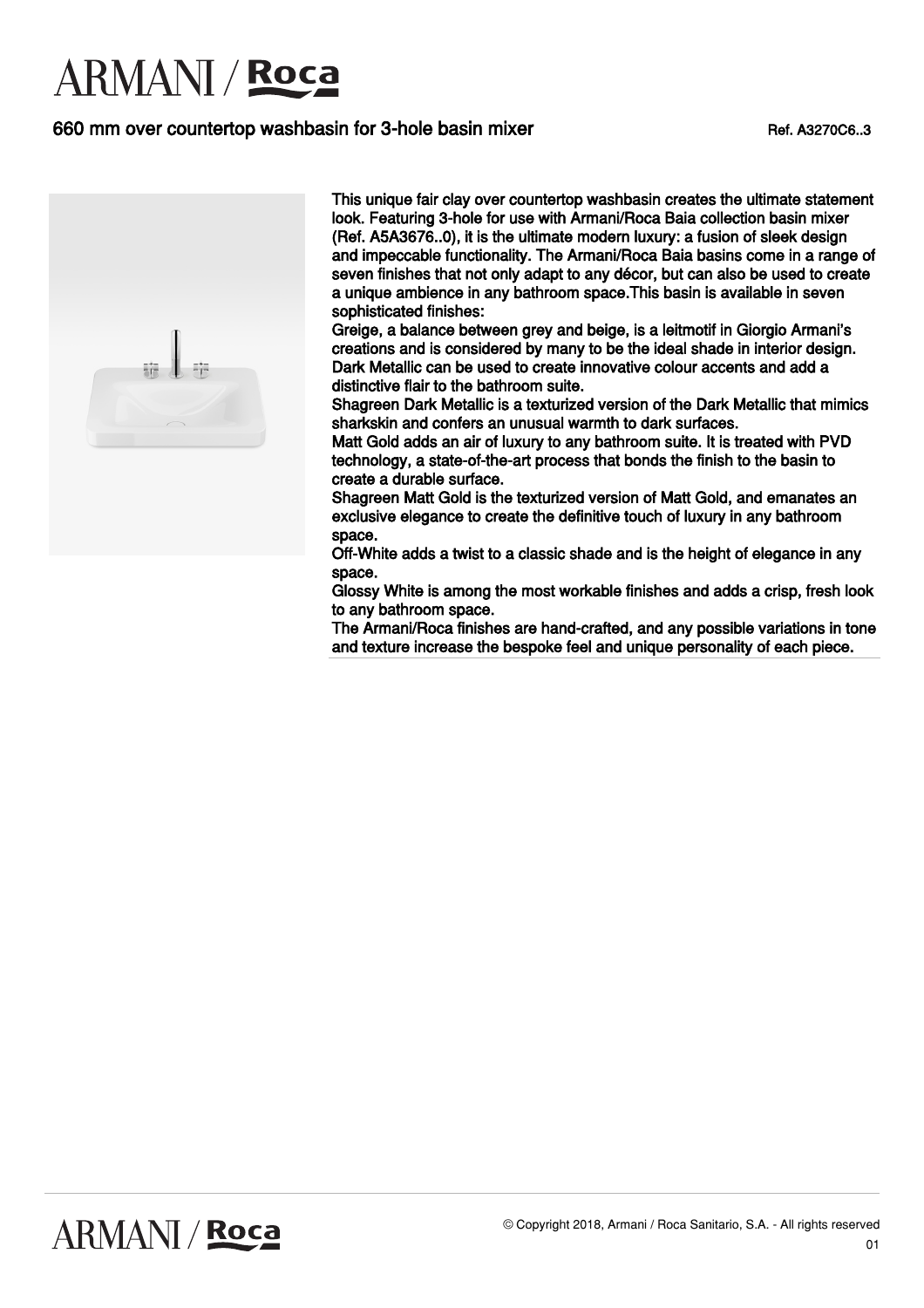### 660 mm over countertop washbasin for 3-hole basin mixer Ref. A3270C6..3

Bowl depth (mm): 210 Bowl length (mm): 470 Bowl position: Central Bowl width (mm): 660 Fixing kit: Not included Installation type: Bowl / Overcountertop Material: Vitreous china Overflow type: Clou Plug and Waste: Not included Shape: Square Shelf position: On both sides Taphole configuration: 3 Tapholes Trap: Not included Washbasin capacity (I): 2.5 Waste: Not included Weight (kg): 14.6

#### Colours and Finishes

How to obtain the reference number Replace the ".." with the desired finish code from the list below



#### **Dimensions**

Length: 660 mm. Width: 470 mm. Height: 60 mm.

#### Compatible with

A857218... 1800 mm wall-hung furniture for 2 over countertop washbasins and deckmounted basin mixers A857219... 1550 mm wall-hung furniture for 2 over countertop washbasins and deckmounted basin mixers A857220... 1200 mm wall-hung furniture for over countertop washbasins and deckmounted basin mixers A857221... 1000 mm wall-hung furniture for over countertop washbasins and deckmounted basin mixers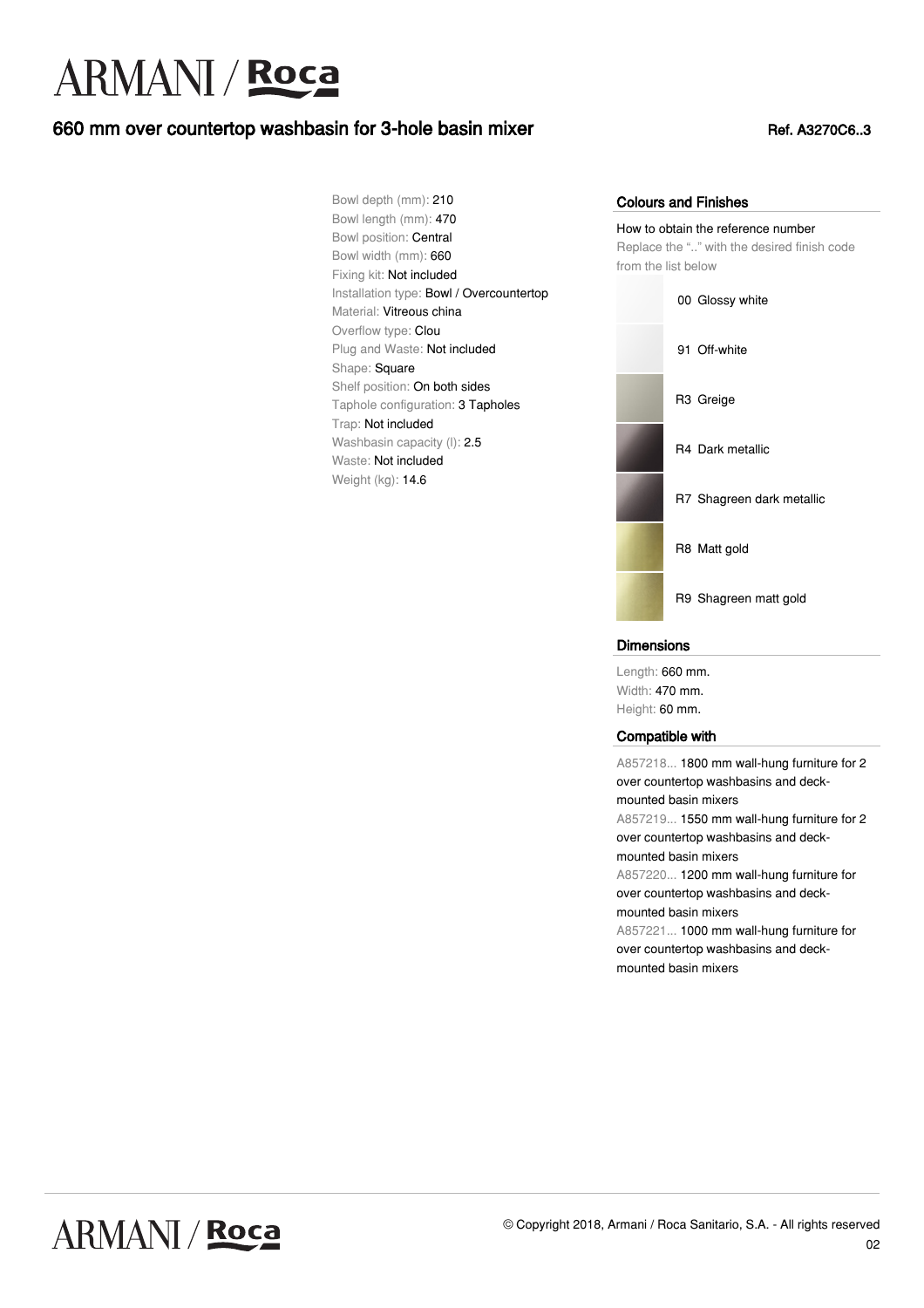### 660 mm over countertop washbasin for 3-hole basin mixer Ref. A3270C6..3

#### Technical drawings



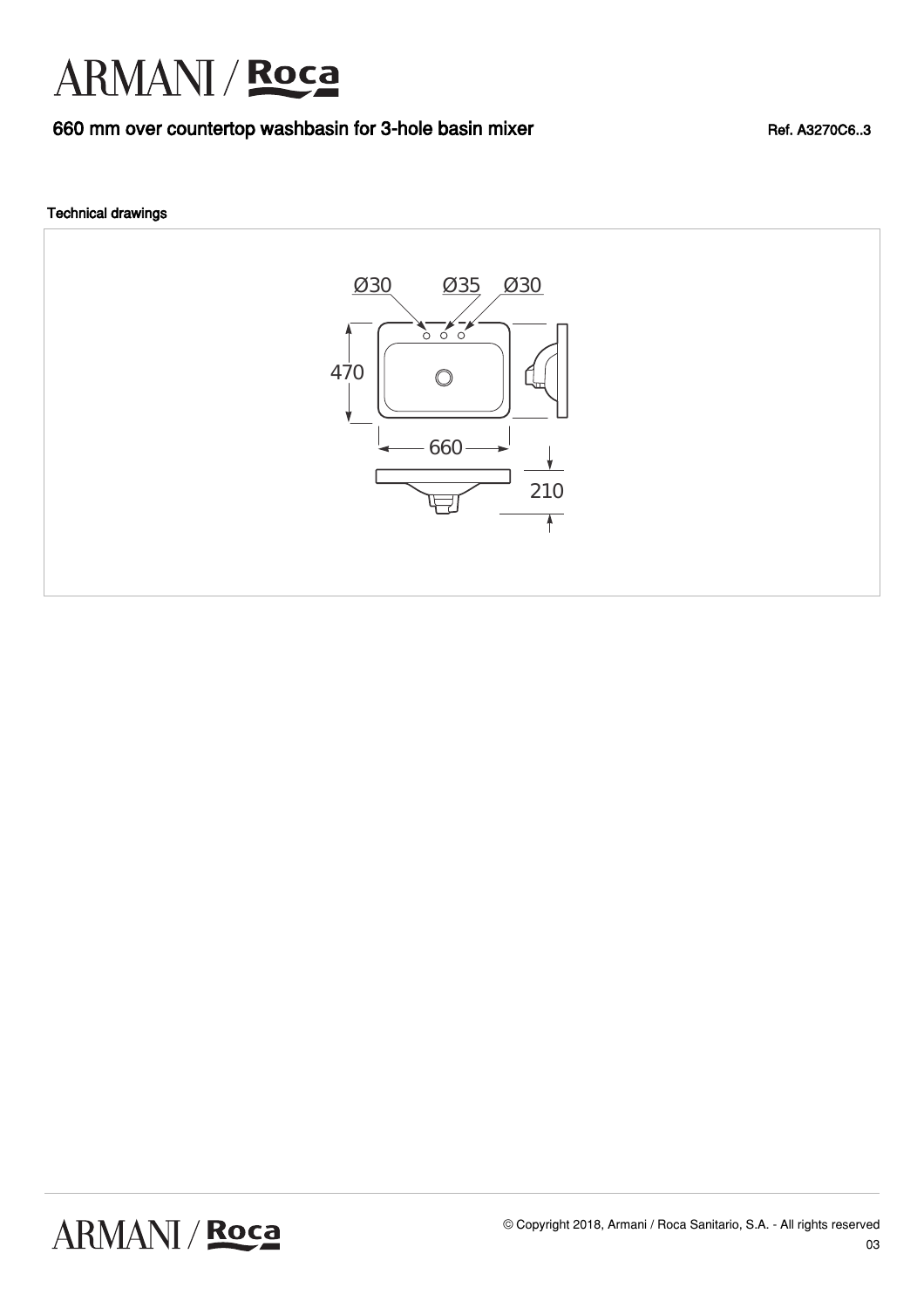### 660 mm over countertop washbasin for 3-hole basin mixer Ref. A3270C6..3

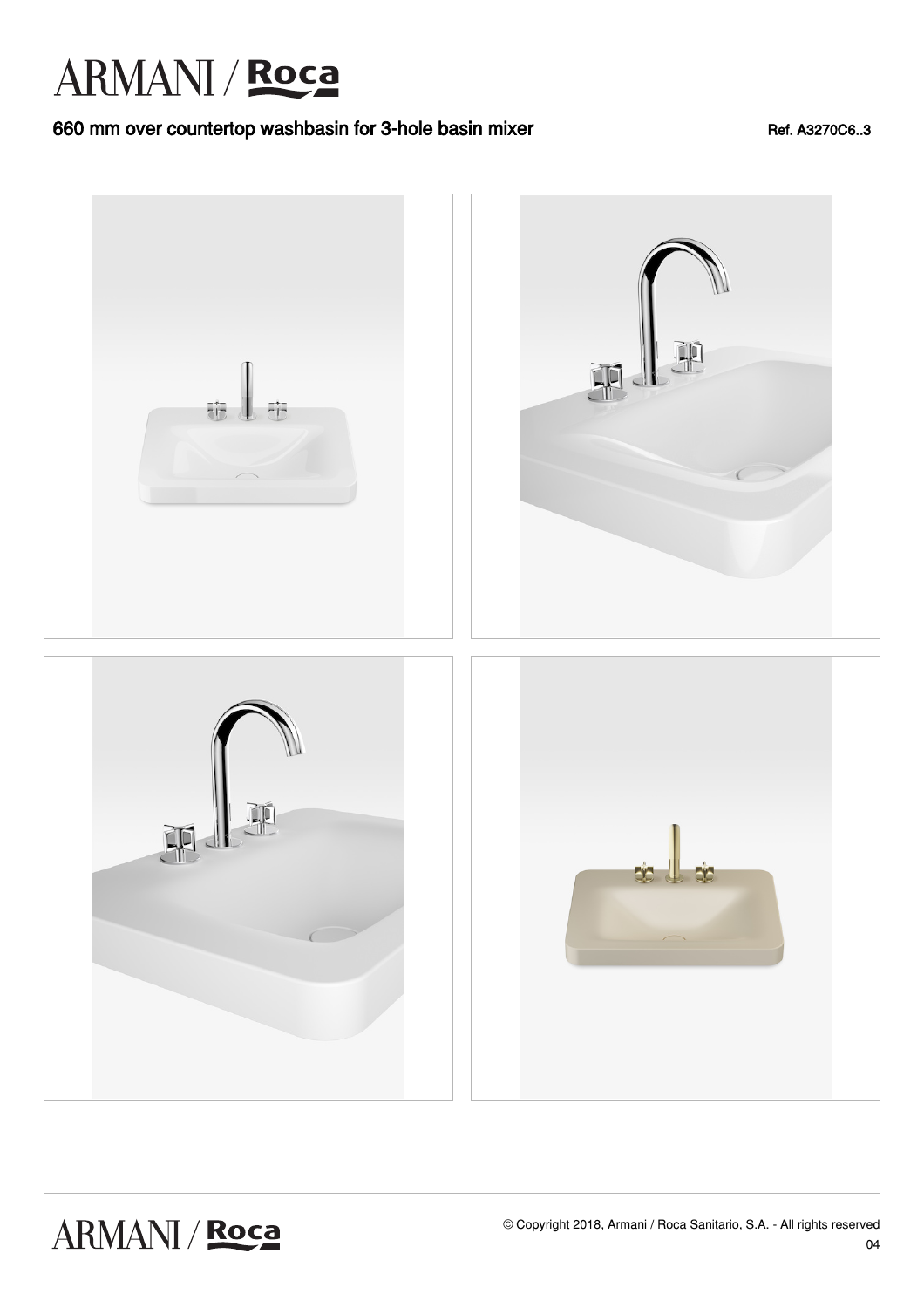### 660 mm over countertop washbasin for 3-hole basin mixer Ref. A3270C6..3

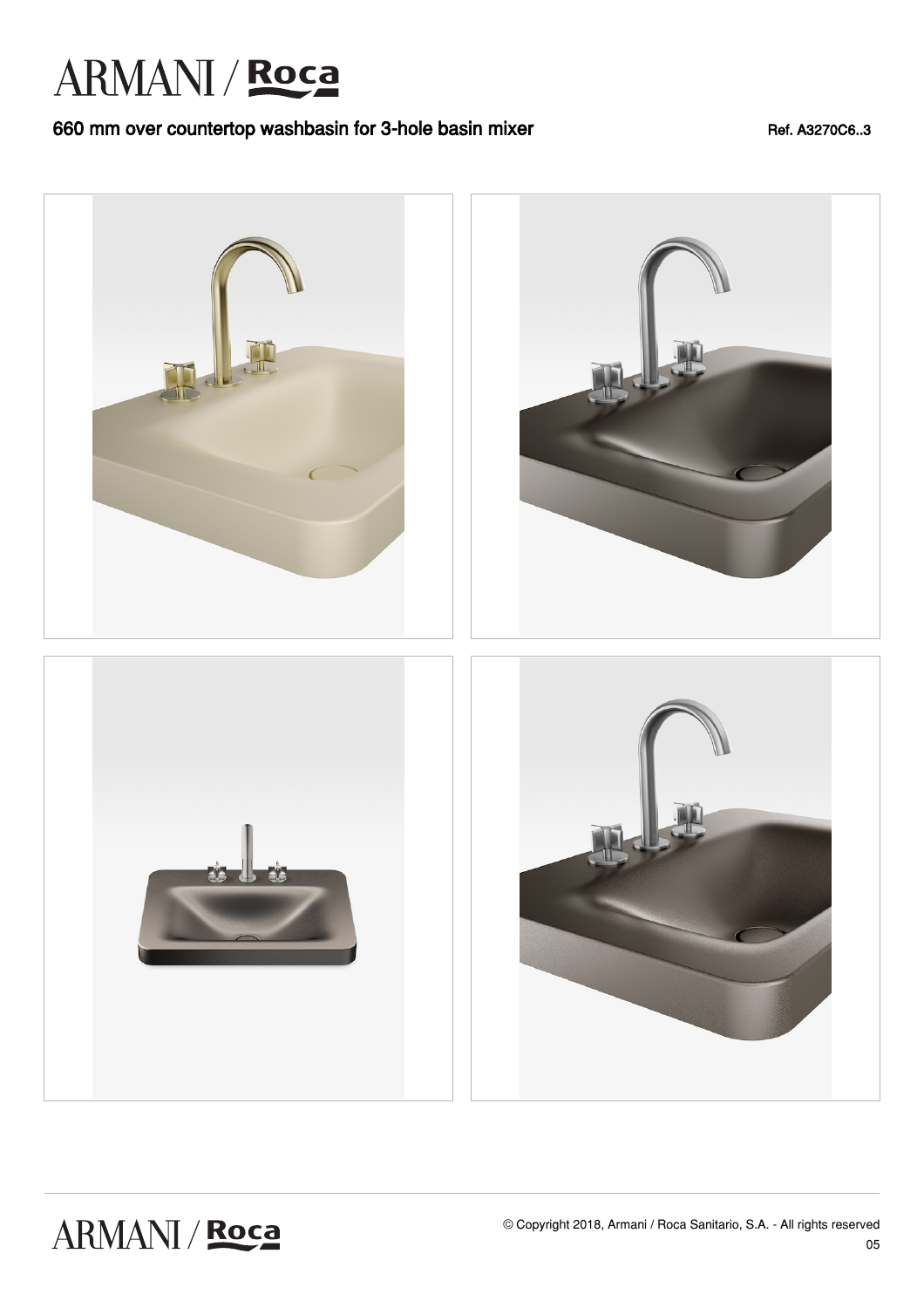### 660 mm over countertop washbasin for 3-hole basin mixer Ref. A3270C6..3

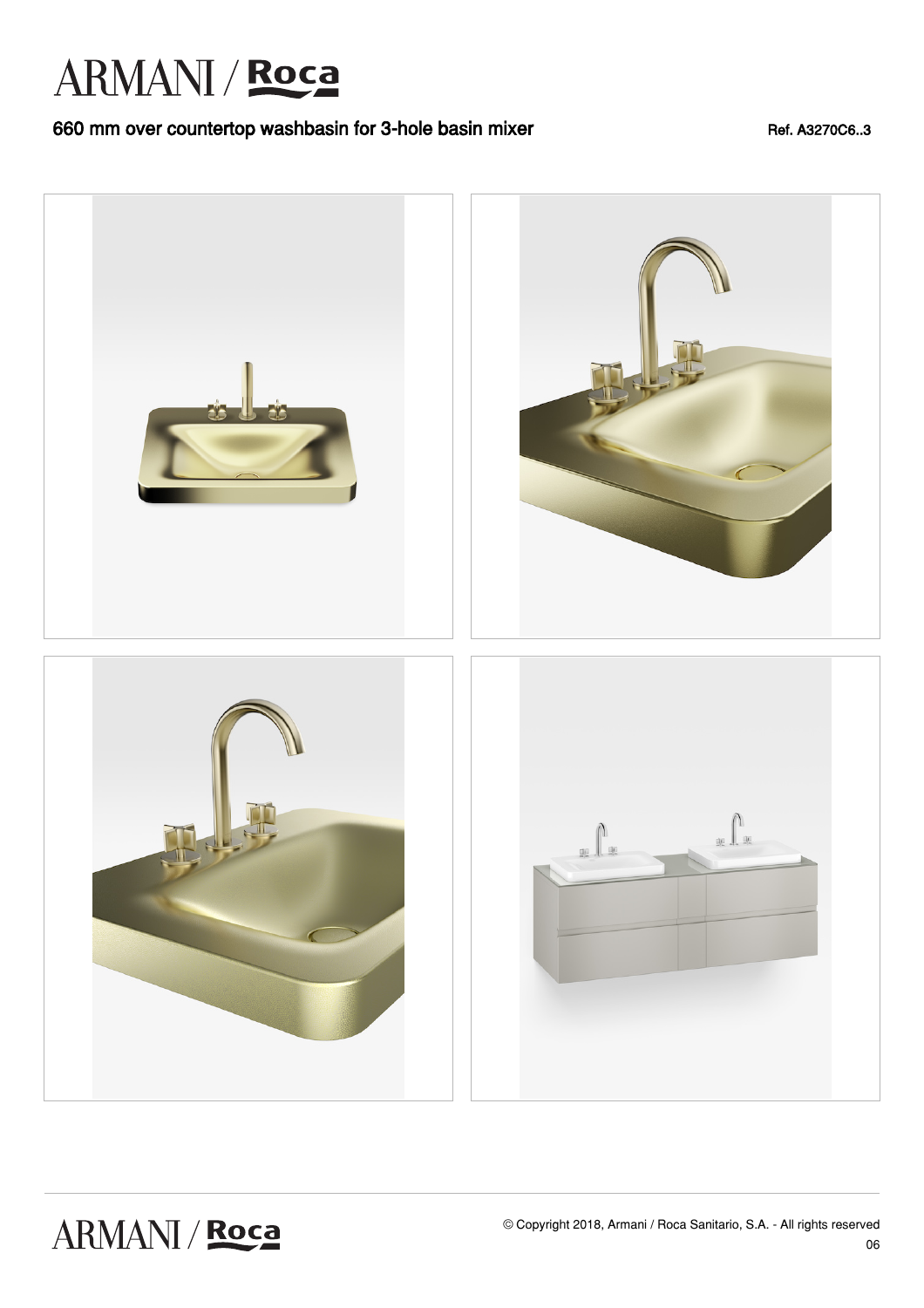### 660 mm over countertop washbasin for 3-hole basin mixer Ref. A3270C6..3

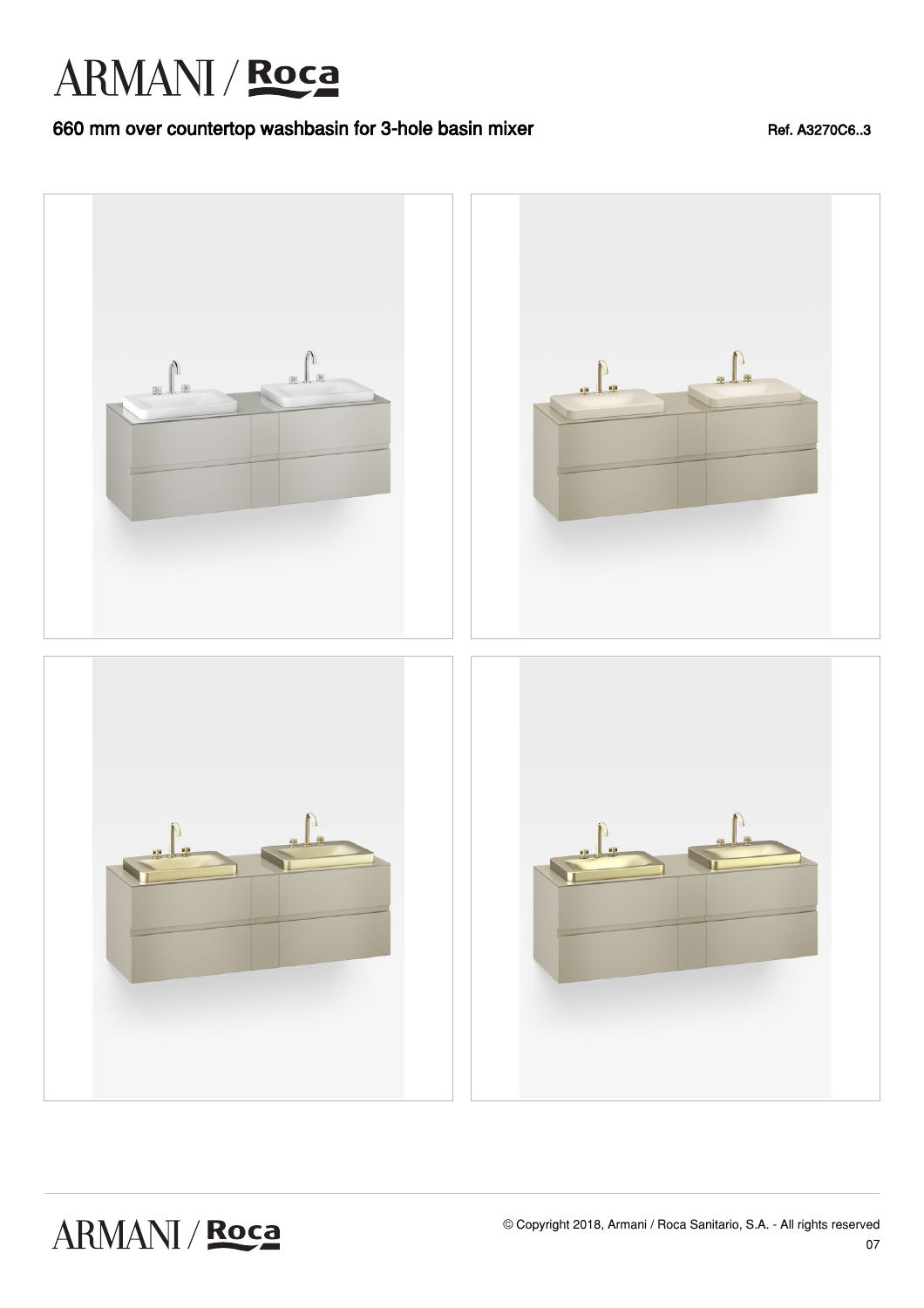### 660 mm over countertop washbasin for 3-hole basin mixer Ref. A3270C6..3

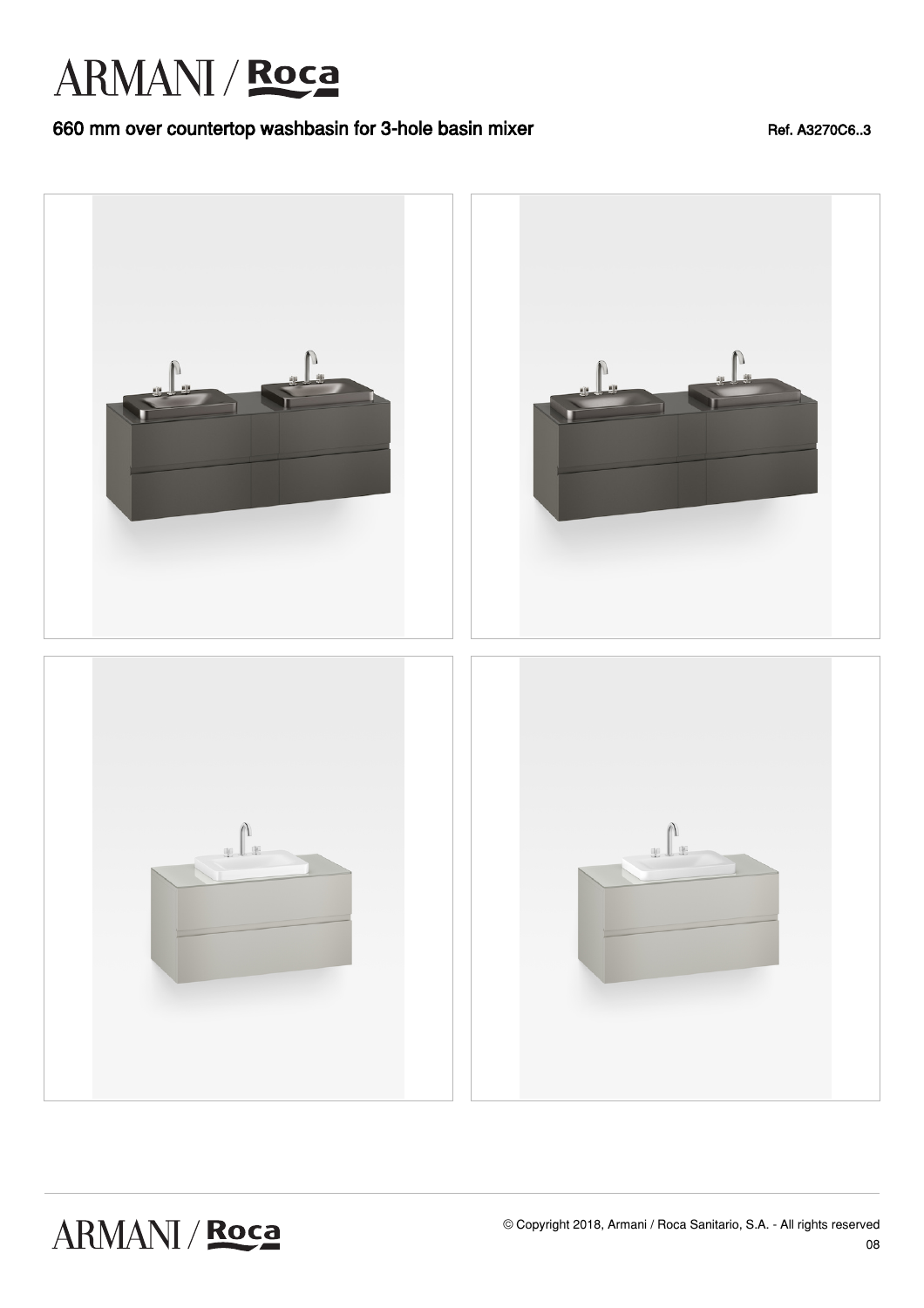### 660 mm over countertop washbasin for 3-hole basin mixer Ref. A3270C6..3